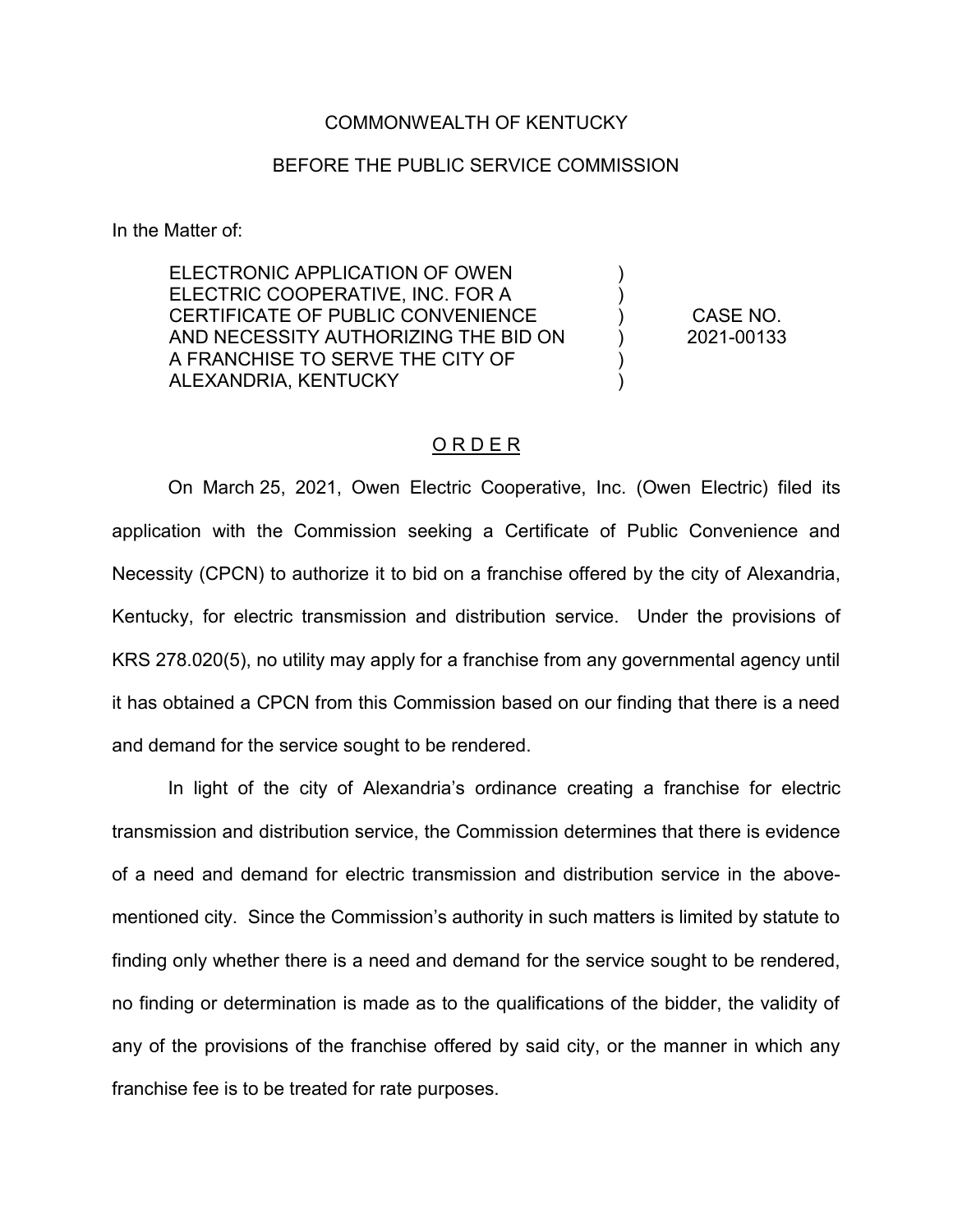The Commission directs Owen Electric to the Commission's March 16, 2020 and March 24, 2020 Orders in Case No. 2020-00085<sup>1</sup> regarding filings with the Commission. The Commission expects the original documents to be filed with the Commission within 30 days of the lifting of the current state of emergency.

IT IS THEREFORE ORDERED that:

1. Owen Electric is granted a CPCN that authorizes it to bid on a franchise offered by the city of Alexandria, Kentucky, for electric transmission and distribution service.

2. If Owen Electric is not the successful bidder, Owen Electric shall file with the Commission, within ten days of the award of the franchise at issue, a written notice stating that Owen Electric was not the successful bidder.

3. If Owen Electric is the successful bidder, Owen Electric shall file with the Commission, within ten days of the award of the franchise at issue, a copy of the executed franchise agreement and a statement disclosing the amount of the initial franchise fee.

4. If Owen Electric is the successful bidder, Owen Electric shall file with the Commission, within ten days of an increase or decrease in the amount of the initial franchise fee set forth in the franchise agreement, documentation setting forth the revised fee.

5. Any documents filed pursuant to ordering paragraphs 2, 3, or 4 of this Order shall reference the number of this case and shall be electronically submitted via the Commission's electronic Tariff Filing System.

<sup>&</sup>lt;sup>1</sup> Case No. 2020-00085, Electronic Emergency Docket Related to the Novel Coronavirus COVID-*19* (Ky. PSC Mar. 16, 2020), Order at 5-6. Case No. 2020-00085, *Electronic Emergency Docket Related to the Novel Coronavirus COVID-19* (Ky. PSC Mar. 24, 2020), Order at 1-3.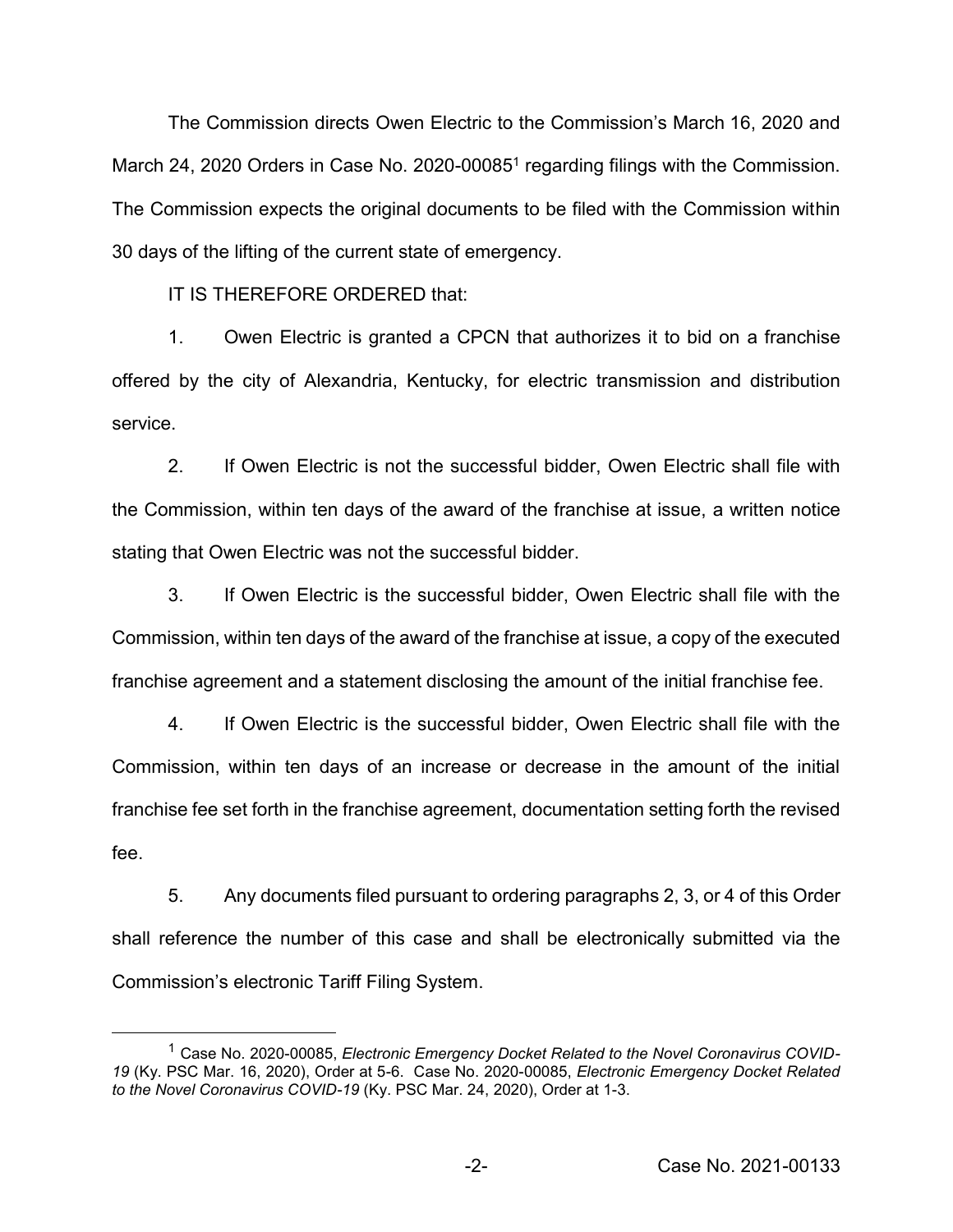6. This Order shall not be construed as granting a CPCN to construct utility facilities in said city.

7. This case is closed and removed from the Commission's docket.

## REMAINDER OF PAGE INTENTIONALLY LEFT BLANK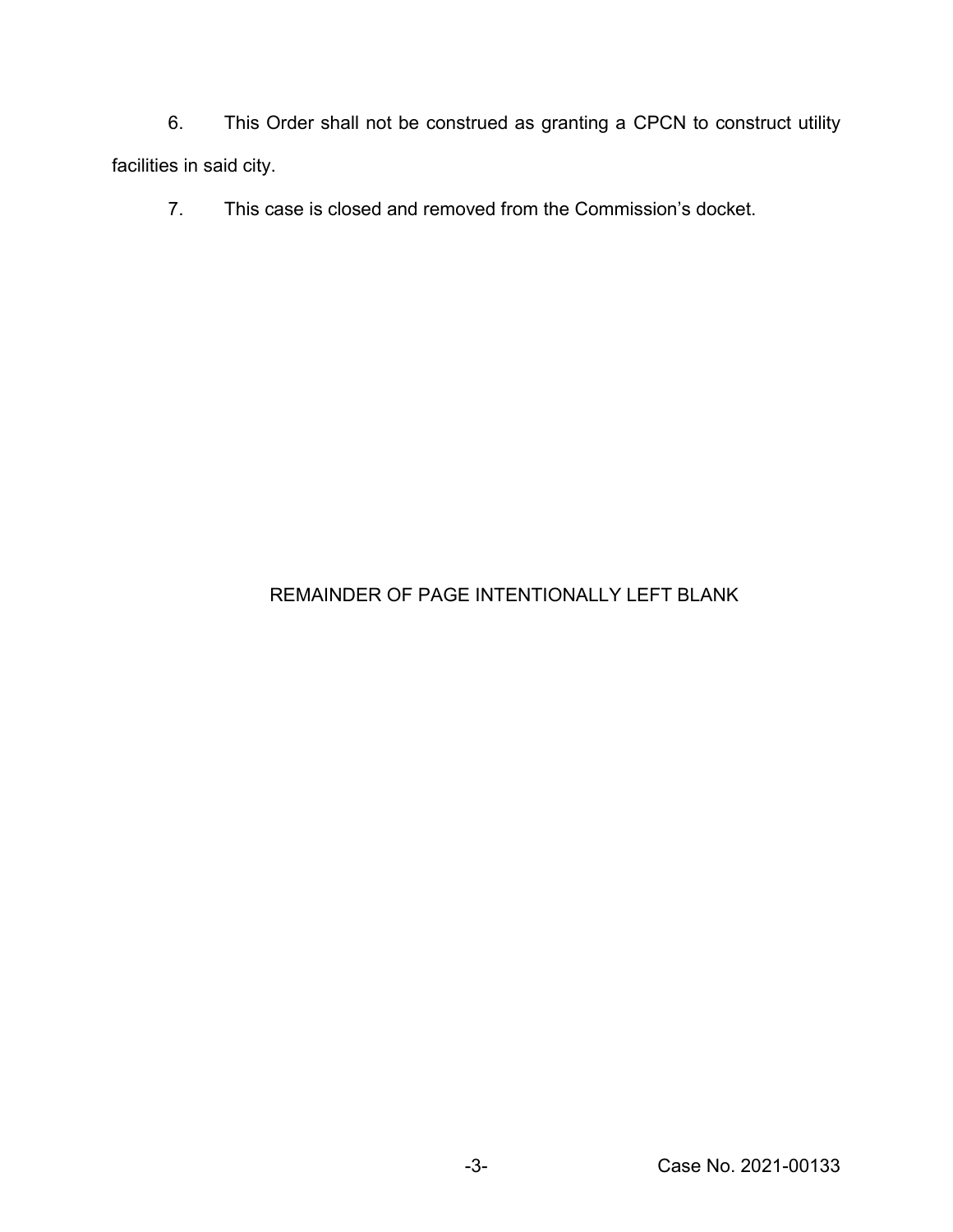By the Commission



ATTEST:

 $\frac{1}{\beta}$  he diself

Executive Director

Case No. 2021-00133